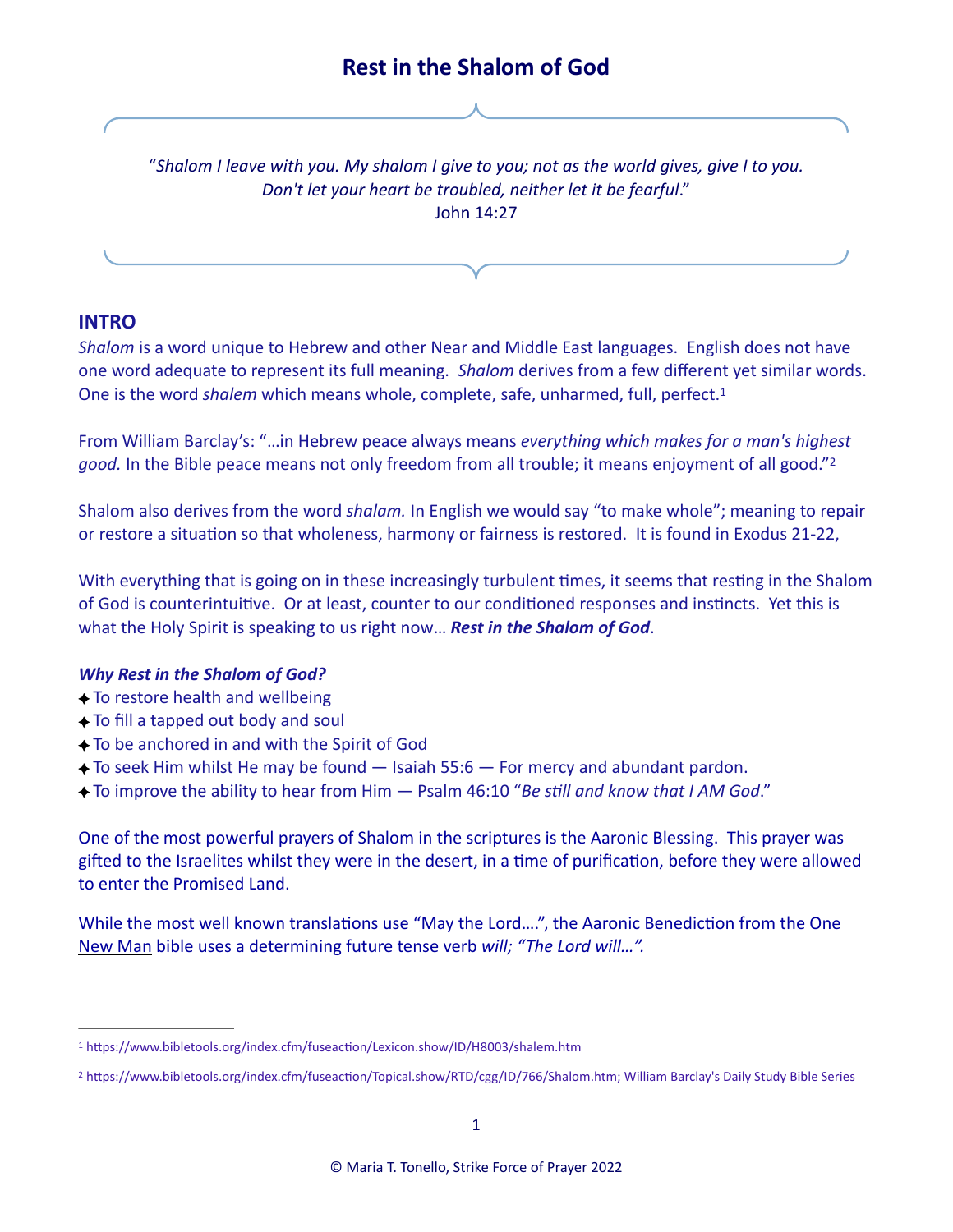"*The Lord will bless you, and He will keep you [protect you, sustain you, and guard you]; The Lord will make His face to shine upon you [with favor], and He will be gracious to you [surrounding you with lovingkindness]; The Lord will lift up His countenance to you and He will establish Shalom for you*." Numbers 6:24-26

Various verses in the Bible reveal different meanings of *shalom.* A person can experience shalom in death. The first time *shalom* appears in the Bible, it's actually connected to death! "*You shall go to your fathers in shalom, you will be buried at a good old age*." Genesis 15:15

The LORD YHVH is the cause of *shalom*. Isaiah 45:7 tells us: "*The One forming light and creating darkness, causing shalom and creating calamity. I am the Lord who does all these things*."

Shalom is personal and it is in the cosmos. It is internal and it is external. It is found in a moment and it is eternal and continuous.

> "*The Lord (YHWH) will give strength to His people. The Lord (YHWH) will bless His people with shalom*." Psalm 29:11

## *Resting in the Shalom of God….*

# **Courts of Heaven Protocol to Rest in the Shalom of God.**

This is constructed as a protocol going before God in the Courts of Heaven. We renounce, repent and plead guilty for all transgressions and then ask God to pass judgements on our behalf.

NOTE: Before you go into the Courts of Heaven, take the time to identify your petitions and purposes, what remedies you are seeking, what in your life and family lineage requires repentance in order to be perfected in faith. Ask the Holy Spirit to reveal to you these things before you go in to the Courts of Heaven. Often times, when you are in the Courts of Heaven, the Holy Spirit will bring other things to mind for which to repent.

## **1. Opening Protocol in the Courts of Heaven.**

Adonai, I come before Your Supreme Court and ask that the courts be seated and the books be open, according to Daniel 7:10. I put on robes of righteousness as an officer in Your court and I loose the Blood of Jesus over myself so that satan and his minions have no access to me. I ask for the Holy Spirit and the Lord Jesus Christ Yeshua to be my Holy Advocates to represent me in Your court. I give them full permission and authority to speak on my behalf.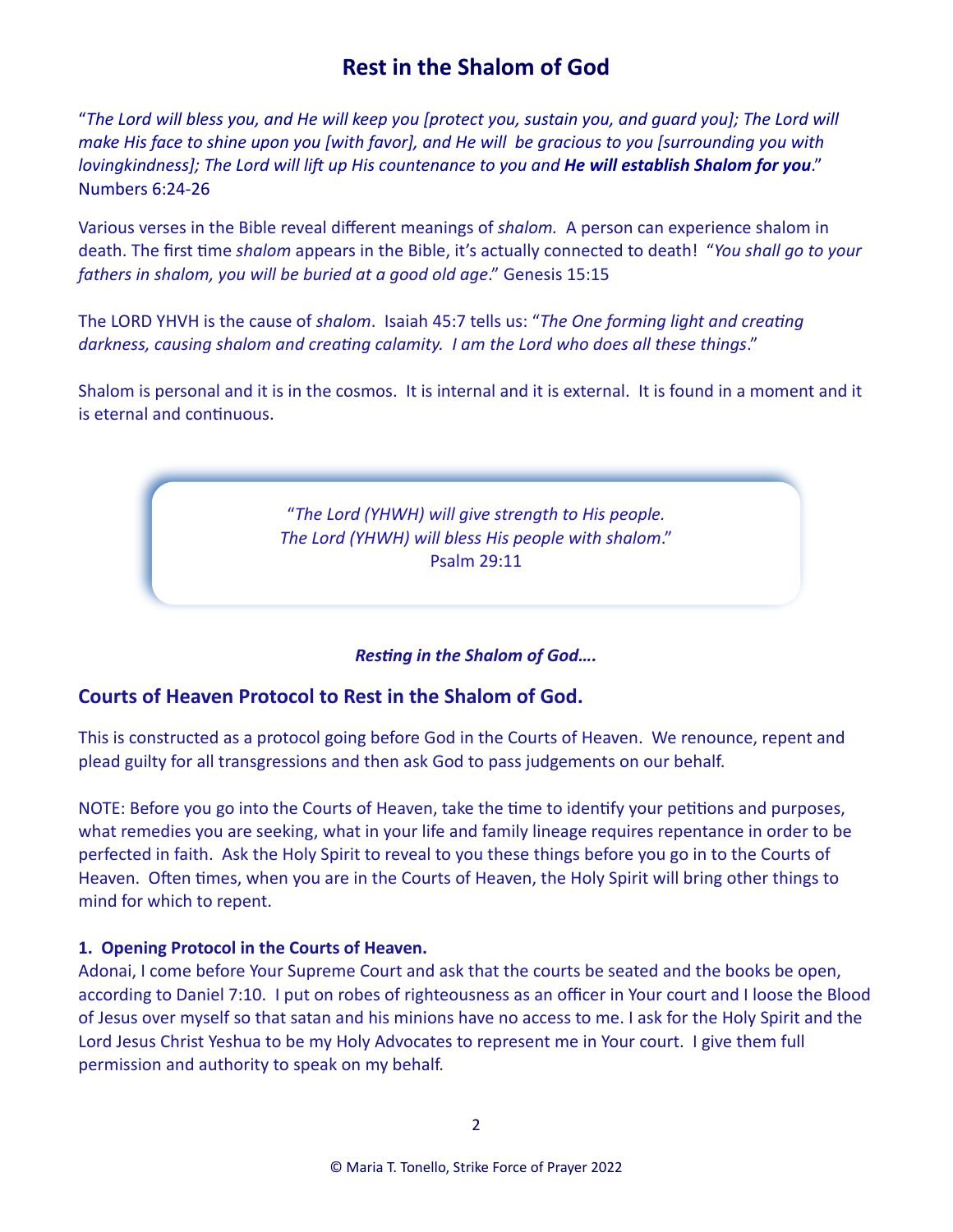I ask Lord God that You release Your Notification Angels, Enforcement Angels and Hosts of Heaven to all those humans and non-humans who will be affected by Your Court decisions on my behalf, to duly and immediately inform them of and enforce all of Your decisions and judgements in my case today.

#### **2. Renounce & Repent to Remove All Legal Access.**

Father God so that I may learn to *Rest in the Shalom of God*, and to truly appreciate and respect the value and purpose of Resting in the Shalom of God, I repent on behalf of myself and all of my bloodlines back to Adam and Eve, for any and all actions, habits, beliefs, character traits and flaws that have blocked and compromised the value and practice of taking the time and care to truly *Rest in the Shalom of God.*

#### *I Repent of & Renounce All Bad Habits & Practices.*

I repent, turn away from, release and renounce all unhealthy worldly and spiritual habits, programs, practices and beliefs that deny or inhibit my ability to rest in the Shalom of God, including excessive work, addiction to work, addiction to electronics/smartphones/technology, compulsion to busyness, attachment to a set schedule, being 'set in my ways' and therefore not flexible to being with God when and how HE wants me to be with Him.

#### *I Repent of All Unholy Covenants.*

I repent of, renounce, cancel and divorce all unholy covenants, agreements, treaties, alliances, relationships that were created rashly, in wrong thinking, poor discernment, without seeking Your counsel and permission, as Joshua did in Joshua 9:14-15 when he established a peace treaty with an unholy people. Standing in the gap for my country, I repent for all treaties, covenants and agreements with wicked persons, parties, entities, organizations and governments that were or are in opposition to or violation of our holy Covenant with You Abba, that are in violation of Your laws and statutes, that make a mockery of You.

## *I Repent for Counterfeit Rest.*

I repent, turn away from and divorce all habits and practices of counterfeit rest. That is, taking R&R in entertainment whilst not taking the proper time out to rest in YOU. I repent for practicing sloppy Sabbaths; that is, letting other activities bleed into what is supposed to be my time dedicated to You. I commit this day to correcting these bad habits.

#### *I Repent for Conflict.*

I repent, turn away from, release and renounce all habits, character traits and programs that have caused conflict, dissension and divisiveness; including passive-aggression, projection, victimhood, resentments, unforgiveness, bitterness, grudges — behaviors that prevent or disrupt Shalom with and within others, as well as within myself.

#### *I Repent for Neglecting My Own Wellness.*

I repent, turn away from, release and renounce all habits that disrespect my own body temple and compromise my own health and wellness. I forgive myself for all of my addictions past and present.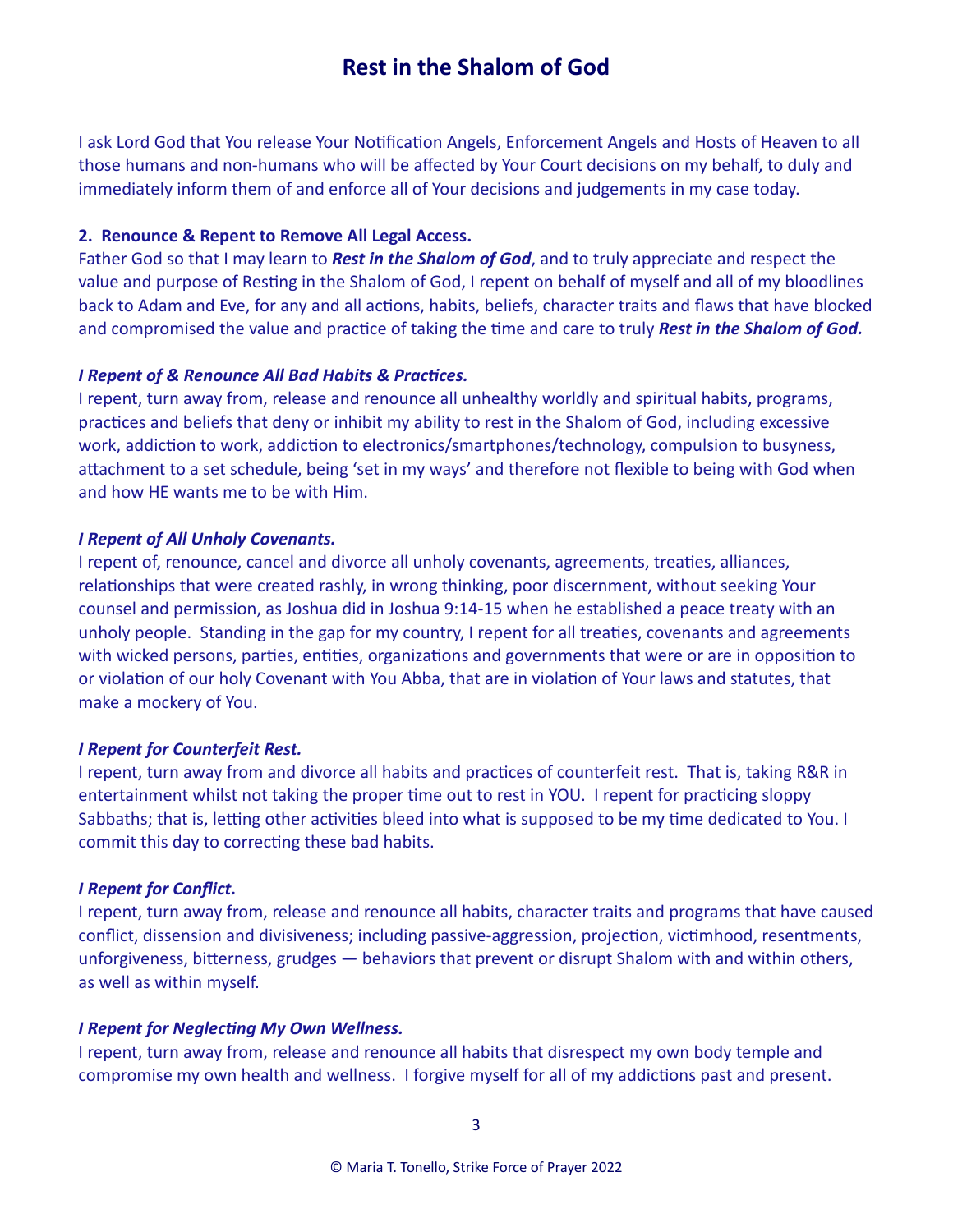"*Trust in and rely confidently on the Lord with all your heart and do not rely on your own insight or understanding*." Psalm 3:5

# **3. Plead Guilty.**

Father God, for everything I have repented and renounced here, I plead guilty on behalf of myself, all of my bloodlines and America. I present the Blood of the Lamb of God, Jesus Christ Yeshua as atonement. I present the Voice of the Blood of Jesus which speaks "Tetelestai", "paid in full" to clear all of these transgressions from my record and that of my entire lineage and my future bloodlines. Father God, I ask for redemption from the curse, by the Blood of Jesus Yeshua and ask You to break all curses and all other related demonic spirits, systems and agendas over me and my bloodlines. Let the Blood of Jesus Yeshua break all of these curses now!

## **4. Cleanse, Clear & Release.**

Abba Father, I ask that Your Holy Spirit fill me to overflowing to purify and cleanse my whole being body, heart and soul, and everything in me that has blocked or inhibited my resting in Your Shalom. Father God, I release ALL bad habits of restlessness, nervousness, worry, anxiety, doubt and overactivity.

Erase all doubt, fear, anxiety, habits of obsessing from the chambers of my mind and from my nervous system. Cleanse my heart, mind, soul and body of all trauma and programs incurred. Place your healing balm of Gilead into all of my places of stored habits, filters, traumas, injuries, beliefs, memories and imprints to clear them out now.

## **~ Pause in Silence to Receive God's Healing ~**

## **5. Plead the Case to Rest in the Shalom of God.**

Father God, Your Word is an invitation to *Rest in the Shalom of God*. As such, I present the following scriptures to speak for me and ask for Your loving hand in my cultivation of resting in Your Shalom.

# **El-Shaddai: The God of Shalom.**

- The aspect of God that calls us to shalom-perfection is *El Shaddai*, "The Almighty One".
- Genesis 17:1 says: "*When Abram was ninety-nine years old, Yehovah [The Lord] appeared to Abram and said to him: 'I AM El Shaddai, the Almighty God! Walk before me and be perfect*."
- Matthew 5:48 says: "*You, therefore, will be perfect [growing into spiritual maturity both in mind and character, actively integrating godly values into your daily life], as your heavenly Father is perfect*."
- **• Father God, by the New Covenant shed blood of Jesus Yeshua, I have been provided a path to shalom perfection in Yeshua. I ask for Your loving hand to guide me on this path; return my heart to wholeness in Your heart. Make me an instrument of Your Shalom.**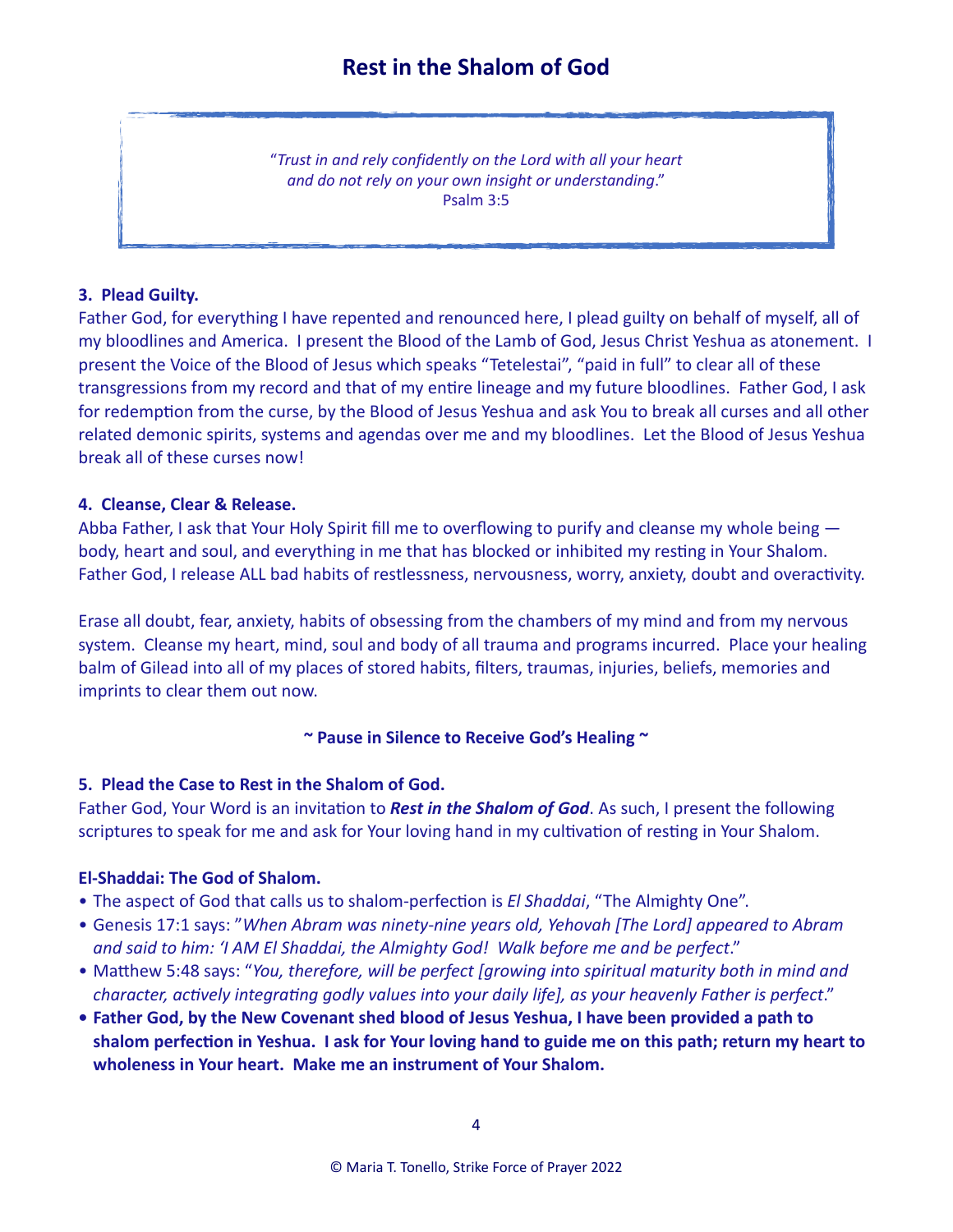# **El-Shaddai Brings Me Perfection.**

- Leviticus 19:2 declares: *"You shall be holy, for I the Lord your God am holy*."
- 1 Peter 1:16 confirms: "But like the Holy One who called you, be holy yourselves in all *your* conduct [be set apart from the world by your godly character and moral courage]; because it is written, "You shall be holy (set apart), for I am holy."
- **• Abba, I commit to setting myself apart as a Sabbath offering of Shalom. Practicing the Sabbath of rest brings perfection and holiness as You are Holy.**
- **• Abba, I yield to Your Holy Spirit and allow myself to be filled with Your Holy Presence.**

# **El-Shaddai Brings Protection.**

- Psalm 91:1 says: "*When you sit enthroned under El-Shaddai, you are hidden in the strength of God Most High.*" TPT
- **• Abba, place Your Shaddai protection around me; place Your Shaddai at our nation's borders; place Your Shaddai around all those who are protecting our country and our borders.**

# **El-Shaddai: My Consuming Fire.**

- Deuteronomy 9:3 says: "*Know therefore today that He Who goes before you as a Consuming Fire is Yehovah Shaddai [The Lord] your Elohim (God)*."
- **• Father God, I ask for Your Shaddai consuming fire to go before me in my life and my spiritual assignments to consume the attacks against me; burn up the wickedness in our lands; burn to ashes the demonic strongholds and places of habitations; consume the plans of our enemies with Your Shaddai fire. As with Sodom and Gomorrah, leave only ashes, that all the wicked shall know their destruction has come from Your Shaddai hand.**

# **Yehovah Shalom: I AM Your Peace.**

- Judges 6:23-24 shares: "*Yehovah [The Lord] said to him: "Shalom (peace) be to you. Do not fear; you shall not die. Then Gideon built an altar there to Yehovah [The Lord] and called it Yehovah Shalom [The Lord is Peace*]."
- **• Father God, as part of Your Gideon army remnant, I declare that You are my peace! I shall not fear. I give over to You all the worries, battles and seemingly impossible situations we are facing in our country. Fill me with Your Shalom that I am an anchor for Your Shalom in my family, my assigned domains and for my country, America.**
- **• Father God, the story of Gideon instructs me that Your Peace precedes Victory. Yehovah Shalom, let this prayer establish an altar of Shalom dedicated to You. Loose Your Holy Peace throughout our lands now to make way for Your Glory and Victories across America.**

*"The Lord (YHWH) will give strength to His people. The Lord (YHWH) will bless His people with shalom*." P*salm 29:11*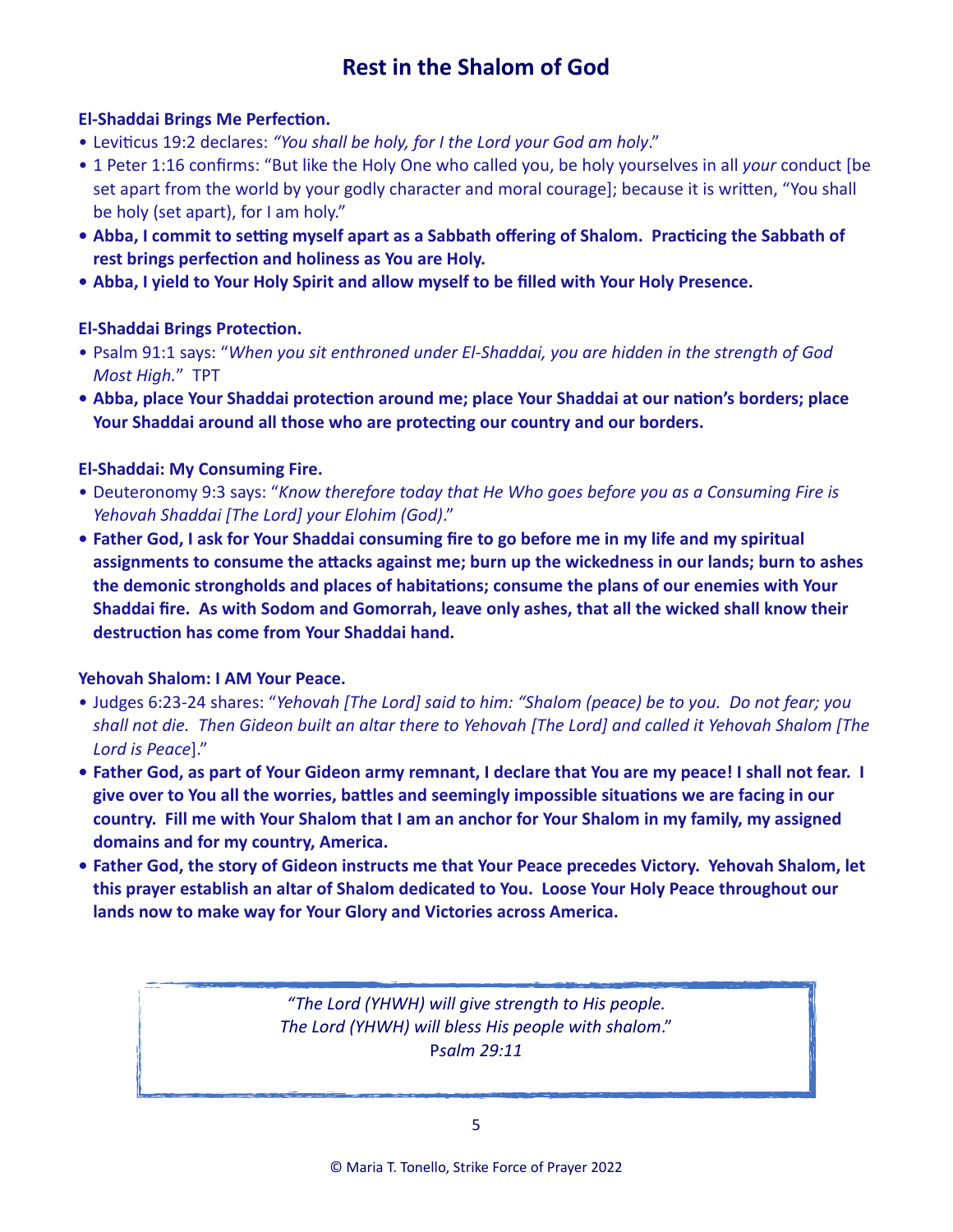## **Peace Precedes Victory.**

- Numbers 6:24-26 speaks the Aaronic blessing: "*The Lord will bless you, and He will keep you [protect you, sustain you, and guard you]; The Lord will make His face to shine upon you [with favor], and He will be gracious to you [surrounding you with lovingkindness]; The Lord will lift up His countenance to you and He will establish Shalom for you*."
- **• Father God, You gave the Aaronic prayer blessing when Your people were still in the wilderness, in the midst of purifying themselves to be worthy to enter the Promised Land. As I continue to purify to become the 'spotless bride' worthy of being at the bridal supper, I ask for You to bless me, keep me, make Your face to shine upon me with favor, bless me with Your favor, be gracious to me in lovingkindness, lift up Your countenance upon me and establish Your Shalom for me and in me. Amen.**

## **Yehovah Ori: I AM Your Light.**

- Psalm 27:1 proclaims: "*Yehovah Ori [The Lord is My Light] and my salvation; whom shall I fear? Yehovah [The Lord] is the stronghold of my life; of whom shall I be afraid*?"
- Matthew 5:14, 16 instructs us: "*You are the light of the world. A city laid out on a mountain is not able to be hidden. Your light must now shine like this before all mankind, so that they would see your good deeds and they would glorify your father, the One in the heavens*." ONM
- **• Father God, let Your light shine in me and through me. I commit to being the light Your son has called me to be in this world.**

## **Restore Wellbeing.**

- Jeremiah 33:6 says: "*Behold I will bring health and cure and I shall heal them and will reveal to them the abundance of peace and truth*."
- Matthew 11:28-30 invites us: "*Come to Me all those who work and are burdened, and I shall give you rest. You must immediately take My yoke upon you and you must now learn from Me, because I am gentle and humble in My heart, and you will find rest in your lives: for My yoke is pleasant and My burden is insignificant*." ONM
- **• Abba Father, I take Your yoke to find rest in my life. Thank you for lifting off of me all the burdens of my soul and all the burdens of my life! Thank you for restoring my wellbeing and rejuvenating my body temple! Thank you for providing me Shalom in You that is a place of healing and restoration.**

# **Bring Shalom to Our Land.**

- **• Father God, I ask that as Leviticus 26:6-7 declares, You will** *grant peace in the land, so that I may lie down and no one will make me afraid. Let no sword pass through our land. Let our enemies fall before us by the sword!*
- **• Father God, I thank you that abortion is finally defeated, and I ask that You cleanse and pardon us and our lands from all of our iniquities; that there shall be praise and honor before all the nations of the earth who will hear all the good that You are doing for America; and that all shall fear and tremble for all the goodness and for all the Shalom that You are making for America, according to Jeremiah 33:8-9.**